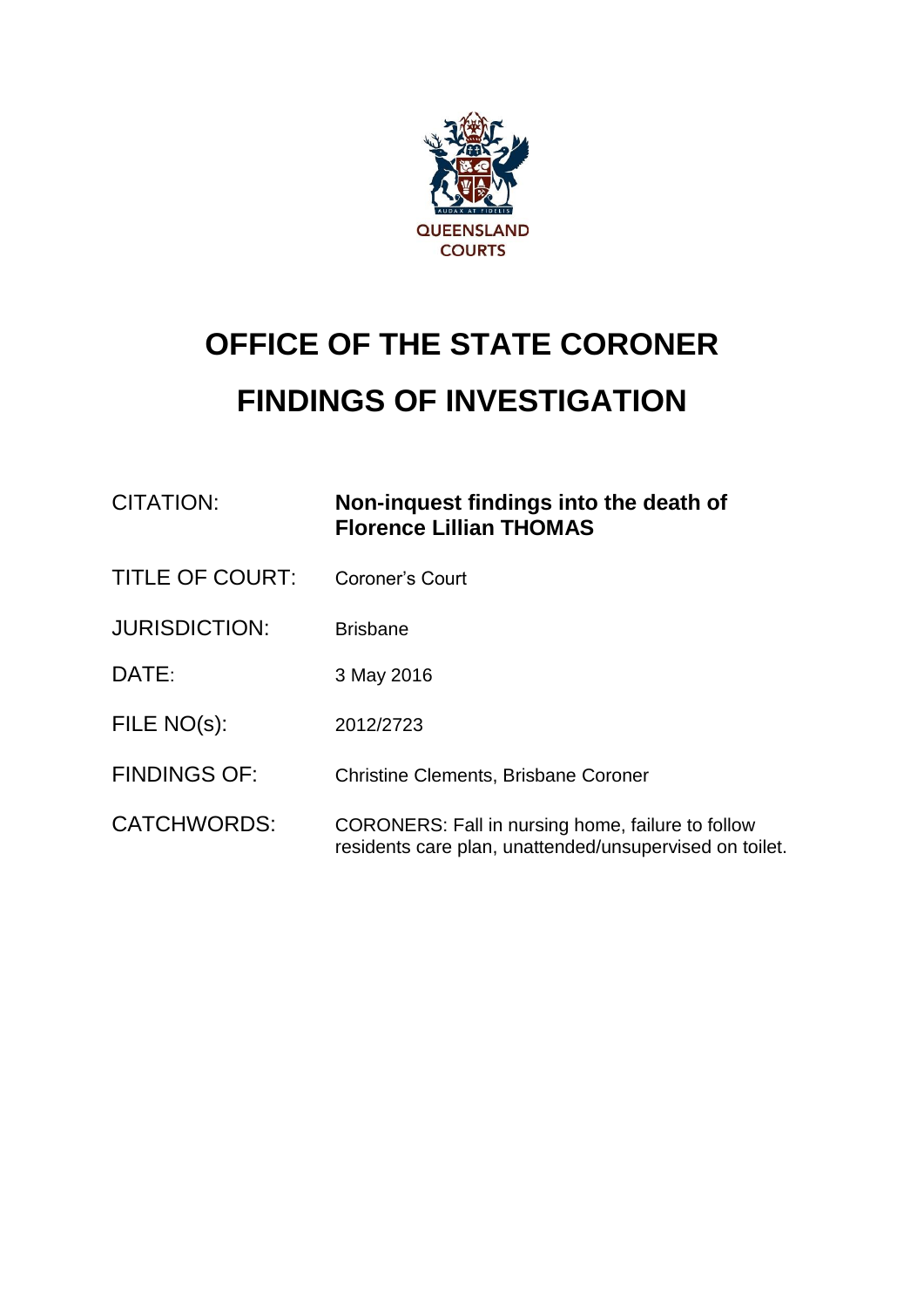Florence Lillian Thomas lived at the Bundaleer Lodge Nursing Home at 100 Holdsworth Road, Ipswich in Queensland. She died in the Princess Alexandra Hospital on 2 August 2012. She was aged 85 at the time of her death. She died due to a neck injury as a consequence of a fall in the nursing home and therefore her death was reported to the coroner.

## **Mrs Thomas' background medical condition**

Mrs Thomas' medical history included amnesia, severe dementia, falls, scoliosis, rheumatoid arthritis, incontinence, cataracts and depression. She had been noncommunicative for approximately two years prior to her death. Mrs Thomas took a range of medications.

#### **The incident**

On 31 July 2012, Mrs Thomas had an unwitnessed fall from a shower chair positioned over the toilet in the en-suite bathroom. She was unattended at the time. The incident occurred in the following circumstances.

Assistant in nursing (AIN) Rouse arrived at Mrs Thomas' room at about 0600 to help her with her morning requirements. Usually AIN's worked in teams of two but her partner was helping another resident at the time. AIN Rouse helped to position Mrs Thomas on the shower chair which was placed over the toilet in her en-suite. AIN Rouse then left Mrs Thomas in that position while she went to strip and remake her bed. This was a distance of some 2-3 metres from the toilet in the adjacent room.

AIN Rouse heard another resident calling out. She thought that resident may have fallen. She said she thought that Mrs Thomas seemed to be fine and she wanted to give her the opportunity to open her bowels so she decided to leave her on the toilet. She went to investigate why the other resident called out.

AIN Rouse did not think to use the nurse's call button which was located in the bathroom to seek assistance from or communicate with other nursing staff. She did not carry a phone or any other device to enable her to communicate with other staff.

AIN Rouse identified the other resident who called out as Joyce. She needed assistance in showering and AIN Rouse did so and then took her to the lounge room before returning to Mrs Thomas. It was then she found Mrs Thomas lying on the floor of the en- suite in the shower section. It was estimated she had fallen at about 0615.

AIN Rouse thought that Mrs Thomas was probably on the floor for 5 minutes, and no more than 10 minutes. It is noted that whatever the interval of time, it was sufficient for AIN Rouse to shower Joyce who was then dressed and assisted to the lounge room before AIN Rouse returned to Mrs Thomas. It is also noted that the interval was sufficient for Mrs Thomas to have lost body heat by the time she was found.

AIN Rouse immediately went to the nursing station and informed the registered night nurse RN Dixon who was about to finish her shift. Registered Nurse Johnson was also present receiving a handover from RN Dixon.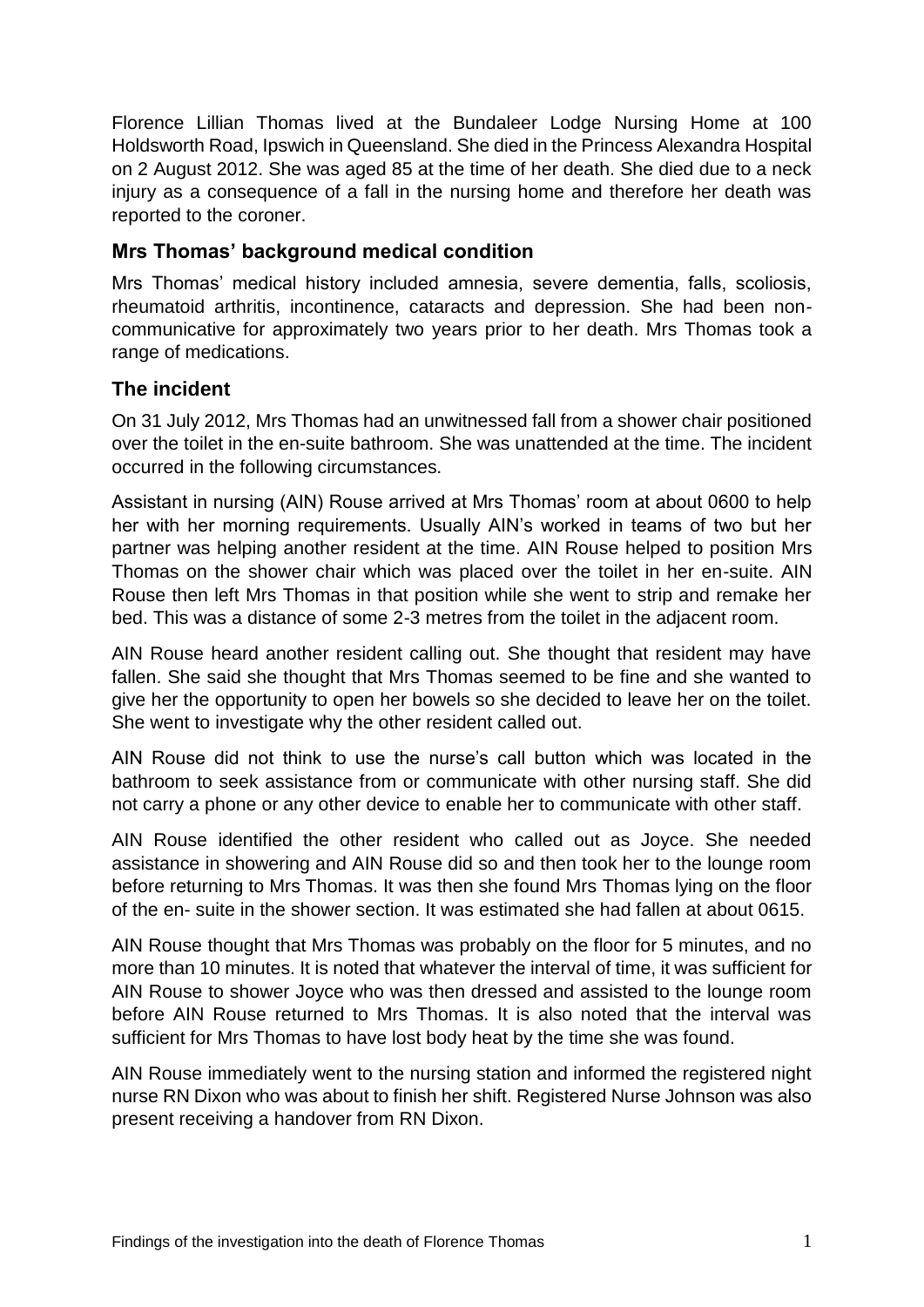RN Dixon went with AIN Rouse back to Mrs Thomas's room to help. AIN Rouse then returned to the nurses' station and informed RN Johnson that RN Dixon had requested she also attend.

Mrs Thomas had a jagged laceration on her forehead and this was bleeding. There was a moderate to large amount of blood on her clothes. She was assessed and it was considered she had a normal range of movement. She was mumbling and there was no sign of any other injury. They therefore all lifted her back into bed and settled her. Her vital signs were reviewed and it was noted she was hypothermic. She was warmed up and a dressing and pressure bandage was applied to her forehead.

Following these measures RN Dixon stayed with Mrs Thomas while RN Johnson called the ambulance and Mrs Thomas' family. It is noted that RN Dixon and RN Johnson were both very experienced nurses having worked for more than 30 years each and both had worked at Bundaleer for 17 years.

#### **Medical treatment**

Ambulance services were called at approximately 0630. On arrival those offices assessed Mrs Thomas to have a Glasgow Coma Scale score of 11 out of 15 which was apparently her normal level of functioning. It was noted the abrasions had been attended to by nursing staff and she was transported to the Ipswich Hospital where she arrived at 0715.

She was assessed and no bony deformity or apparent fracture was evident visually. Imaging of her head and neck was performed to exclude spinal or intracranial injuries. A CT scan of her head and neck revealed a C1 Jefferson fracture and type 2 odontoid peg fracture in the neck. A Philadelphia neck collar was applied and her lacerations were reviewed and treated. The Ipswich Hospital contacted the orthopaedic registrar at Princess Alexandra Hospital and arranged for transfer to that hospital where she arrived at approximately 1830 that evening on 31 July 2012.

The PAH emergency department assessed Mrs Thomas as stable with respect to cardiovascular and neurological examinations which were found to be normal. Her Glasgow Coma Scale was measured and recorded to be 10. She was moved to the orthopaedic ward.

At about 2230 that evening her orthopaedic condition was assessed and recorded as being stable.

However, by the next morning at 0915 on 1 August 2012, a medical emergency was called because Mrs Thomas' level of consciousness had declined to 9 on the Glasgow Coma Scale. She was unresponsive to verbal stimuli. Pain relief (fentanyl) had been provided at 0845.

The orthopaedic treating team consulted with Mrs Thomas' family members having regard to the existence of an advanced healthcare directive. (This had been discussed by Florence's husband, Stanley with a nurse consultant Laidlaw on 30 May 2012. Mr Thomas spoke of his love for Florence and his daily visit- just hoping one day she will recognise him again.)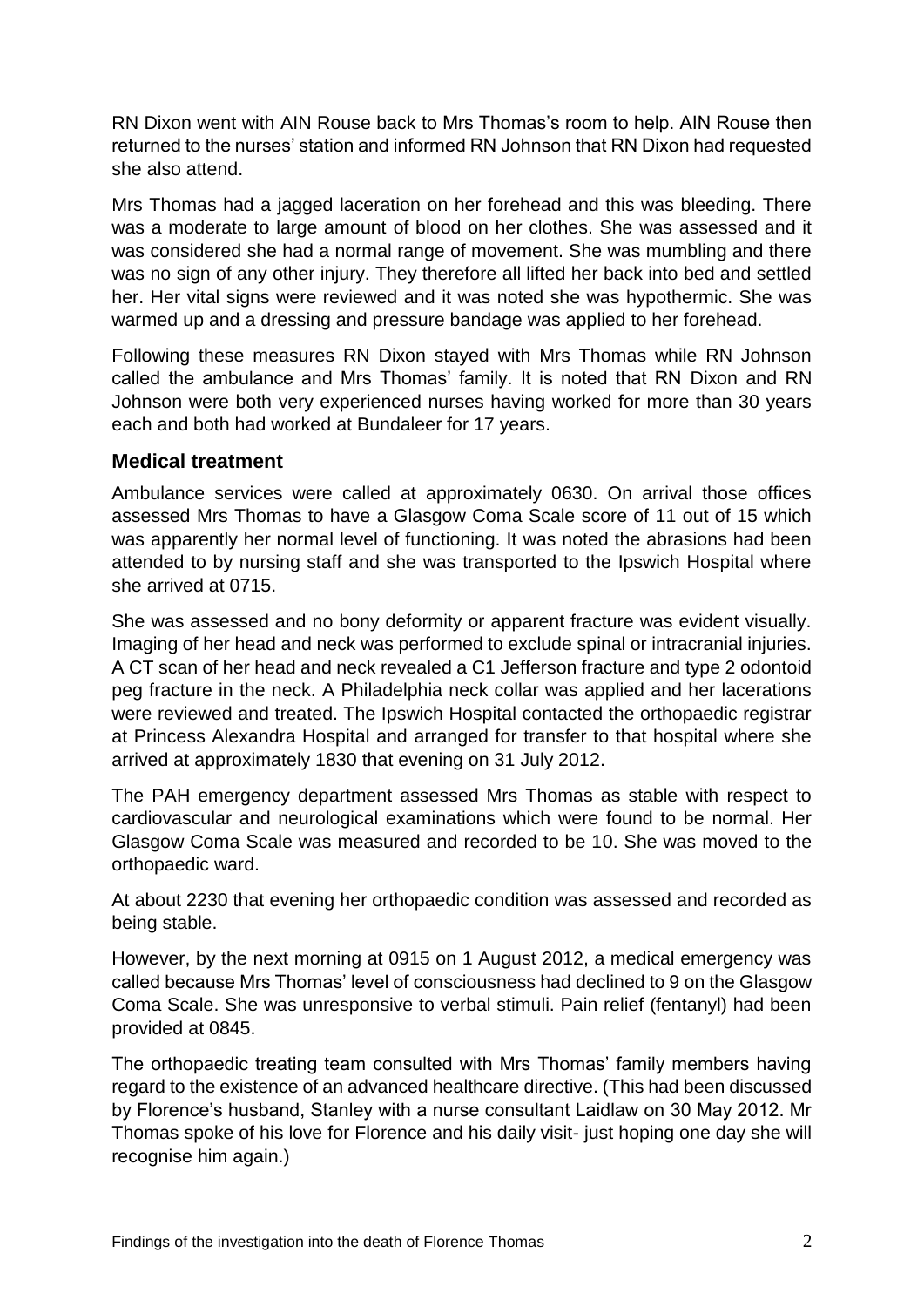The treating team did not recommend invasive intervention and an agreement to refer her for palliative care was proceeded with. Mrs Thomas was cared for by the palliative care team until the time of her death on 2 August 2012.

# **Autopsy**

Autopsy examination was conducted on 6 August 2012 by the forensic pathologist, Dr Samarasinghe. In the circumstances, it was appropriate to make an order for external examination only together with CT imaging, toxicology testing and review of medical information in the records.

CT imaging confirmed an upper cervical spinal injury. There was no obvious internal head injury. External examination showed a number of abrasions, bruises and small lacerations on the front of the head, arms and legs which were consistent with a fall.

The forensic pathologist concluded on the basis of all of the information that Florence Thomas had died due to neck injury as a consequence of a fall. It was noted she was an elderly woman with multiple age-related medical problems. The neck injury was considered severe enough to cause her death particularly in the context of her age and other co-morbidities.

## **Family concerns**

Mrs Thomas' family expressed concern that Florence had been left unattended while on the toilet and fell, causing her injury and death. They raised in particular the issue that Florence had fallen on a number of occasions, including in similar circumstances when she was alone on the toilet. They had been assured that she would not be left unattended in situations where she was at risk of falling. Family requested a full investigation and consideration of an inquest to understand how this situation had occurred. They wanted the process to improve safety for others and help to prevent similar incidents with tragic outcomes.

## **Investigation/Review**

Mrs Thomas' death was reported to the coroner as it was caused by a fall which resulted in injuries that caused her death. Her death was also investigated by the Office of Fair and Safe Work Queensland (OFSWQ).

Records and documents were obtained, including from –

Bundaleer Lodge,

Ipswich Hospital,

Correspondence from family,

Investigation material from the Office of Fair and Safe Work Queensland,

Correspondence from Aged Care Complaints Scheme.

# **Falls history as recorded in incident reports**

Mrs Thomas had a long history of falls. Details of falls that occurred since 2010 are as follows;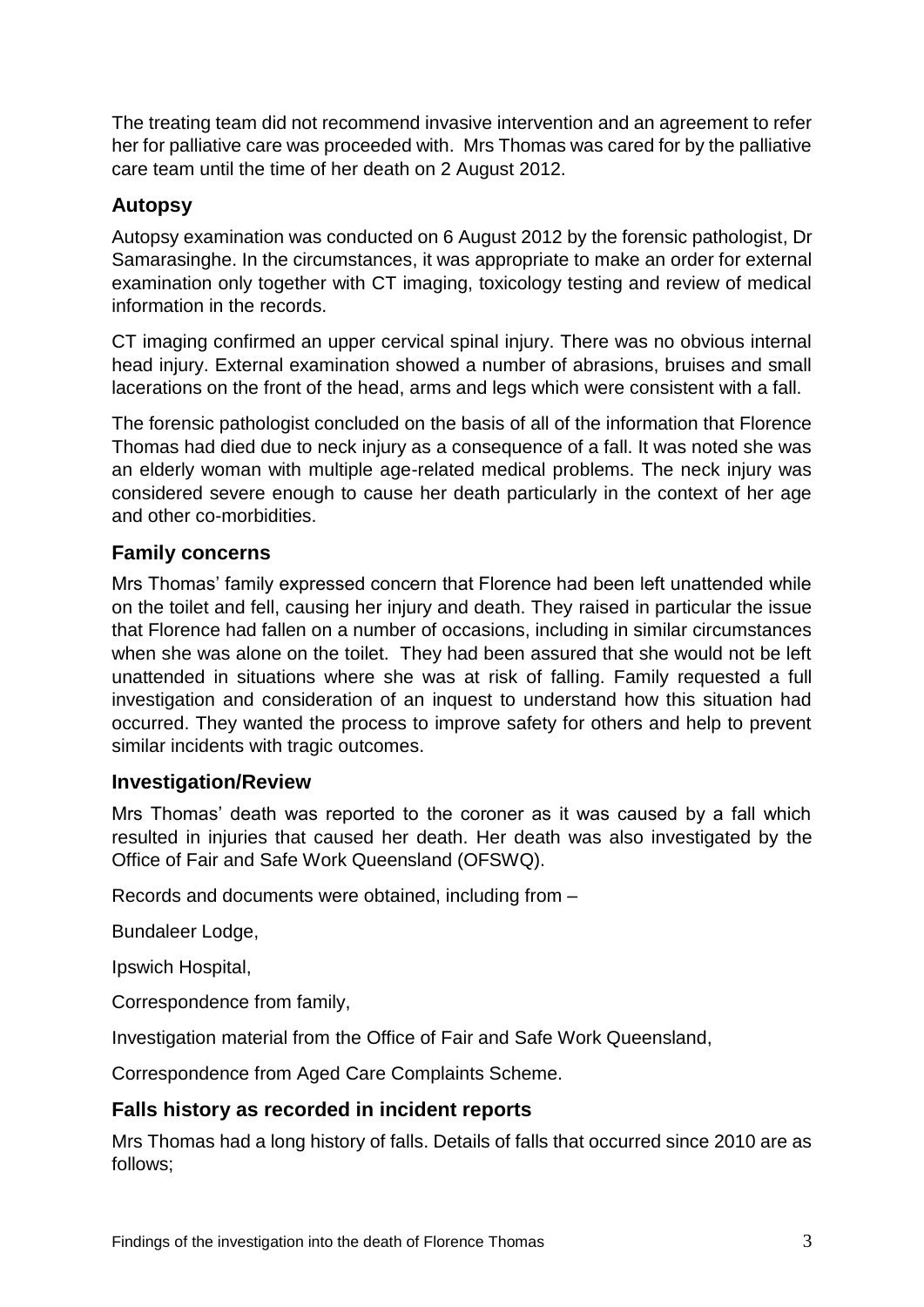On 16 February 2010 at 2030, Florence was in bed and was frightened by the storm and rolled out of bed. No injuries were noted.

On 15 April 2010 at 1545, Florence had been placed on the toilet with the buzzer in her hand. The Assistant in Nursing staff member exited and subsequently Florence fell and sustained a haematoma on posterior side of her head with a small burst laceration of skin. Dr Bodetti examined her and recorded 'I do not believe it requires sutures. No focal neuro signs. Suggest bandage scalp overnight to prevent further swelling. Need supervision at toilet, etc. as she is a high falls risk. '

As a result of this fall it was documented **"'Flo should not be left alone on the toilet as she is a high falls risk.'**

On 16 August 2010 at 1115, Mrs Thomas was in the lounge room. She was found on the floor by another resident. She was alert and trying to sit up. She sustained a haematoma to the central back area of her head requiring first aid. A cold compress was applied and neurological observations were performed for four hours. The doctor was contacted to review Mrs Thomas that afternoon and her family were informed and her husband visited.

On 23 April 2011 at 12 00, Mrs Thomas was in the lounge room. A fellow resident called out for help and when staff attended they found Mrs Thomas sitting on the lounge room floor. She had two open cuts above her right eye and on top of her head which required first aid. Neurological observations were performed. Her family were informed and her husband visited. As a result of this fall it was documented 'informed staff to monitor Flo regularly.'

On 31 July 2012 at 0615, it was recorded that Mrs Thomas had fallen off a shower chair which was over the toilet. She was found lying on her right side and right arm. She had a deep jagged laceration and bruising on her forehead. There was bleeding from the nose with moderate blood loss from the laceration on the forehead. There was no sign of rotation or shortening of limbs indicating no other injury had been sustained. Mrs Thomas was making garbled vocalisation. She was settled quickly once repositioned into bed. First aid was administered and the ambulance was called. She was transferred to the Ipswich General Hospital. Mrs Thomas's son Lee and her doctor, Dr Bodetti were informed. As a result of this fall it was documented *(again*) **'do not leave unattended on toilet.'**

It is noted that according to the entries made in the incident reports, none of these falls were tabled at occupational health and safety meetings. However on 2 June 2010 in the progress notes it was recorded that a workplace health & safety recommendation from the WH&S officer documented that Mrs Thomas was **'not to be left unattended on the toilet- staff is to remain with her.'**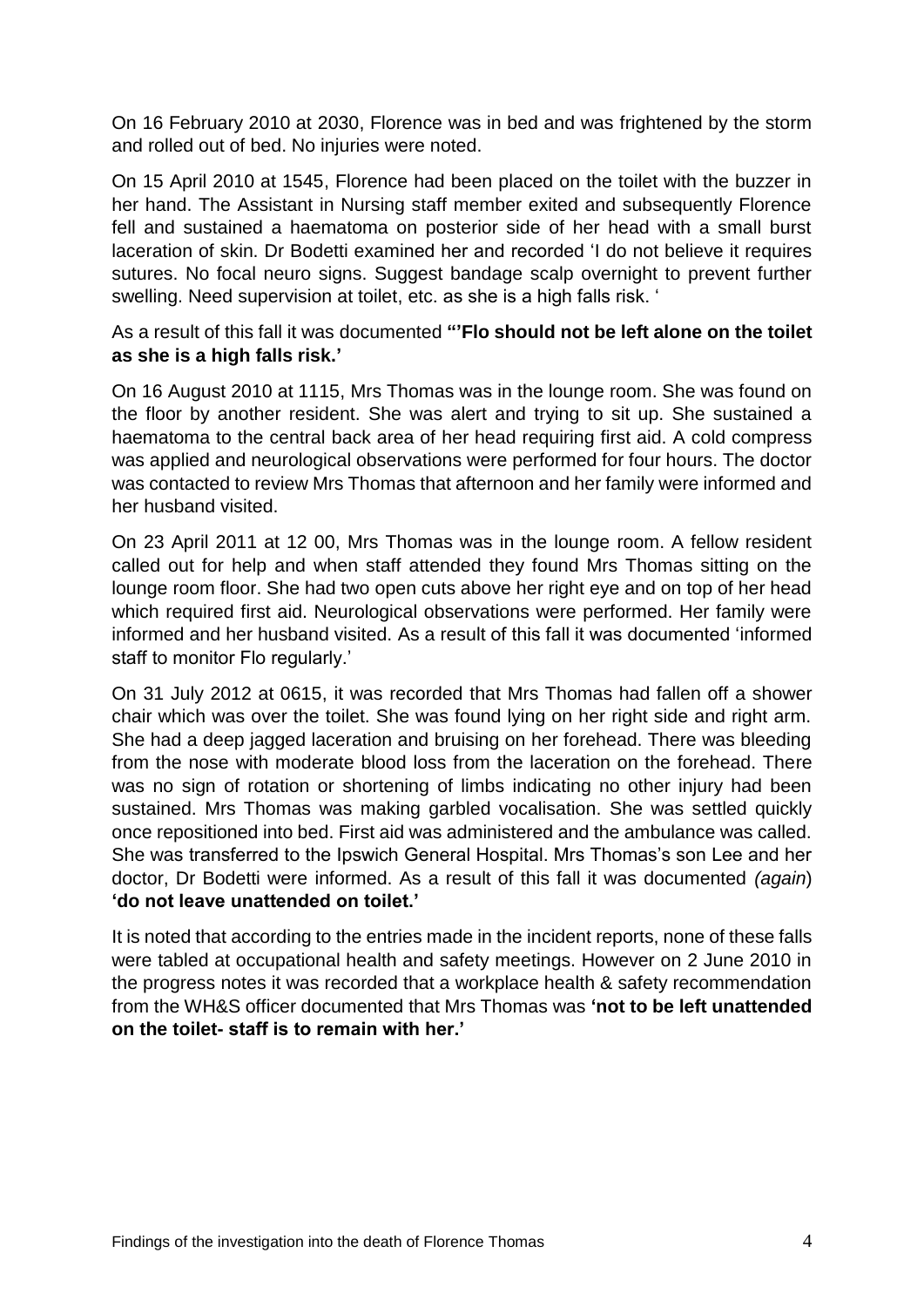# **Care Plans**

Bundaleer Lodge had a significant level of structured and documented care plans<sup>1</sup> and mini care plans<sup>2</sup> covering a wide range of topics.

Significantly the summary care plans between 2010 and 2012 included the following relevant information;

- Flo requires full assistance of one staff member for all personal care and hygiene needs;
- Toilet Flo 3 hourly:
- high falls risk:
- Toilet Flo 3 Hourly. MUST NOT BE LEFT ALONE ON TOLIET, FLO WILL GET UP AND FALL;
- Flo requires assistance with positioning on toilet;
- Assist Flo with positioning on toilet. Do not leave alone on toilet, Flo will get up and fall.

Information in the mini care plans also recorded similar information including instructions to fully assist her for all toilet activities and repeating that she was a high falls risk.

In the bowel chart there were instructions to 'sit out over toilet and supervise'.

On an authority for continuation of protective assistance/restraint document, dated 25 January 2012 it was noted Mrs Thomas was an extreme falls risk.

## **How could this have happened?**

1

Given this long history of falls, followed by evaluation and recognition of the risk of falls, and documented plans of how to avoid this harm, it is a matter of great consternation and concern that Mrs Thomas was left alone on the toilet, fell to the floor and sustained injuries that caused her death.

AIN Rouse explained her action of leaving Mrs Thomas unattended on the toilet as an instinctive response. She went to investigate and help another resident who had called out. She thought Mrs Thomas would be all right. She had not encountered a situation like this before where she had to manage two different residents' apparent needs at the same time.

When interviewed by workplace health and safety officers AIN Rouse acknowledged she had been working as an assistant in nursing for some 12½ years. She confirmed her work role included helping people out of bed, dressing, showering and feeding. She stated she was aware of Mrs Thomas' care plan and extended care plan which

<sup>1</sup> Summary care plan: medical history, mobility and transfers, communication, personal-care, nutrition and hydration, continence management, toileting, medication, skin integrity, sleep and resting, pain management, cognitive and mental health–behaviour, cognitive and mental health–cognition, cognitive and mental health–depression, social, cultural and spiritual care, wound management, physiotherapy, speech pathology, palliative care.

<sup>2</sup>Mini care plan: bed mobility/transfers, walking/AIDS, restraint, showering, mouth care/dentures, toileting, pressured area care, meals, fluids, fluid type, fluid restriction, solids, meals texture, special needs, communication/cognition, bed rails, smoking, bed pole, additional information.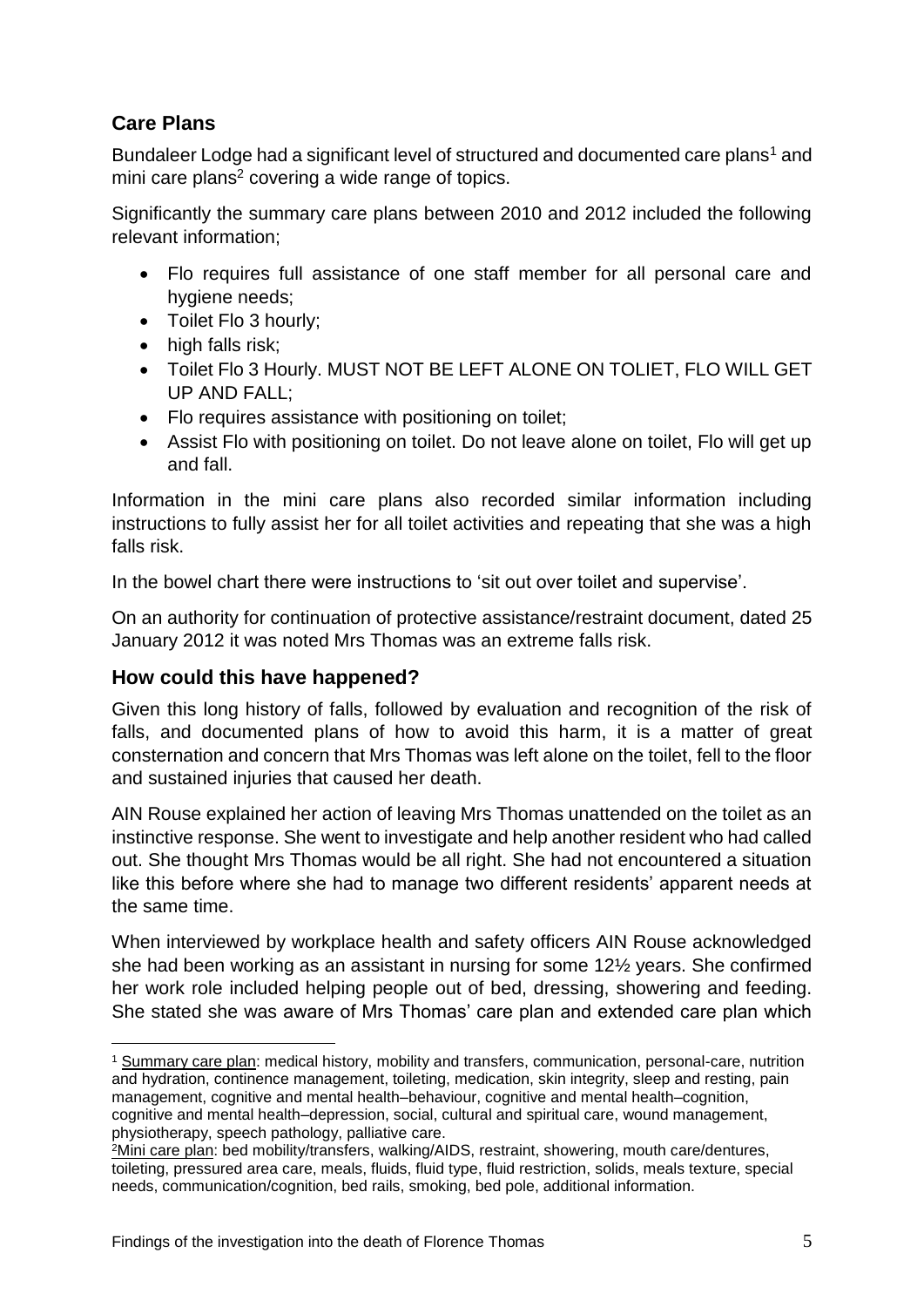goes into great detail. She was aware these documents were on the computer and it was her responsibility to keep up-to-date with this information.

She said that every day you work there would be information available on the system about where you were working.

*However she acknowledged that she would look up the care plan when a new resident arrived but may not look up the plan again.*

She acknowledged she was aware of the instructions regarding Mrs Thomas' toileting requirements. However, she could not be sure whether she knew this due to referring to the care plans on the computer or by verbal knowledge from other staff members.

She said she always had a person with her and she would work together but sometimes, she worked alone.

She confirmed she was aware that when Mrs Thomas was taken to the toilet she was not to be left by herself.

She confirmed there were call bells for nurses/patients to use in the rooms. She did not carry a phone.

On this particular day AIN Rouse had a partner to work with but she was not with her at the time because she was getting somebody else out of bed.

AIN Rouse confirmed she had helped Mrs Thomas out of bed and sat her on the toilet. She then went to make the bed when another resident called out and she went to see what was wrong. Her explanation of why she left Mrs Thomas unattended was that she simply reacted to the call for help by another resident.

She could not explain the reason why she had initially left Mrs Thomas on the toilet alone to make the bed. This was about 2- 3 metres away (estimated.) She considered she was still 'with' Mrs Thomas although she recognised in retrospect that this was not the case.

She said the other resident was yelling out and she went to investigate. She thought she was away for about five minutes.

The more senior staff in attendance at the time, Registered Nurse Johnson stated afterwards that in all the time she had been caring for Mrs Thomas, she had never had an occasion requiring her to speak with assistant in nursing staff about leaving Mrs Thomas unattended on the toilet.

It was noted that AIN Rouse was said to have very good rapport with residents. The registered nurse she worked with considered AIN Rouse provided exceptional quality of care and engendered a feeling of confidence that she was performing her job to a high level. There were no negative events or incidents recorded in her personnel file. All of her appraisals suggested she was performing as expected, above expectations or exceptionally.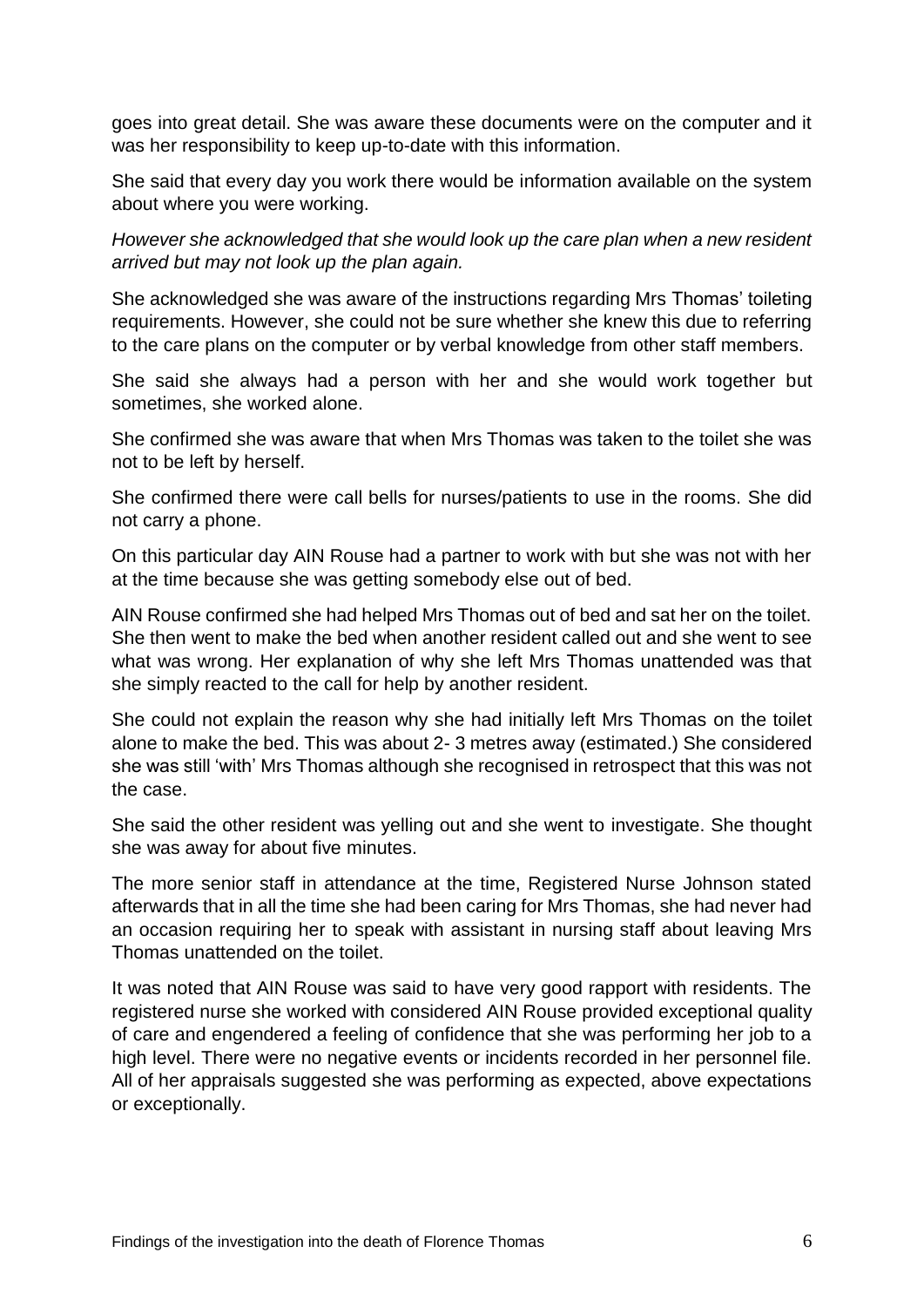## **Previous training**

AIN Rouse commenced employment as a kitchen hand with Bundaleer in 2000. She was therefore inducted regarding topics of health and safety training, accident/incident reporting, safety policy and roles and responsibilities, resident safety, and requirements of the OHSW Act and Regulations.

She was subsequently employed as an AIN after completion of certificates III and IV in Aged Care in 2003 and 2008. The training for these certificates included 'implement and monitor OHS policies and procedures for a workplace'.

Bundaleer also had self-paced learning packages including 'Falls Prevention for Employees'.

There were also training workbooks with accompanying DVD's for;

- $\triangleright$  Falls prevention; the principles
- $\triangleright$  Falls prevention; implementing a falls prevention program and
- $\triangleright$  Duty of Care and negligence.

AIN Rouse had completed manual handling training annually as required and in 2010 completed the safe work procedures. Falls prevention training was carried out in October 2009, June 2010 and November 2012.

At various times during her employment AIN Rouse completed evaluation questionnaires applicable to her position. The process asks questions about confidentiality, resident's safety and well-being, dealing with residents, family and others. A review of this material noted that AIN Rouse answered these questions on a number of occasions with references to having input into the nursing care plan. She had answered the question that a nursing care plan should record information about a resident, e.g. regarding mobility, past/present information about the resident, how to care effectively and consistently for needs of a person receiving care, including;

> $\triangleright$  what assistance is required, any physical disabilities, any social or emotional issues and diet needs.

She identified the computer system, iCare as the source for information about a resident's care.

The assessor indicated she had a good understanding of all policies and procedures.

Generally, it was noted that upon orientation of new staff, the safe work procedures manual was provided as part of the training and the staff member reads it and signs it upon completion.

All new staff are provided with access to the online record keeping system which includes residents' care plans and mini care plan documentation.

The staff are also given a copy of memory jogger documents with extracts from the relevant Workplace Health and Safety Act. They are reminded they must be aware of a resident's care plan and mini care plan which is updated every two months.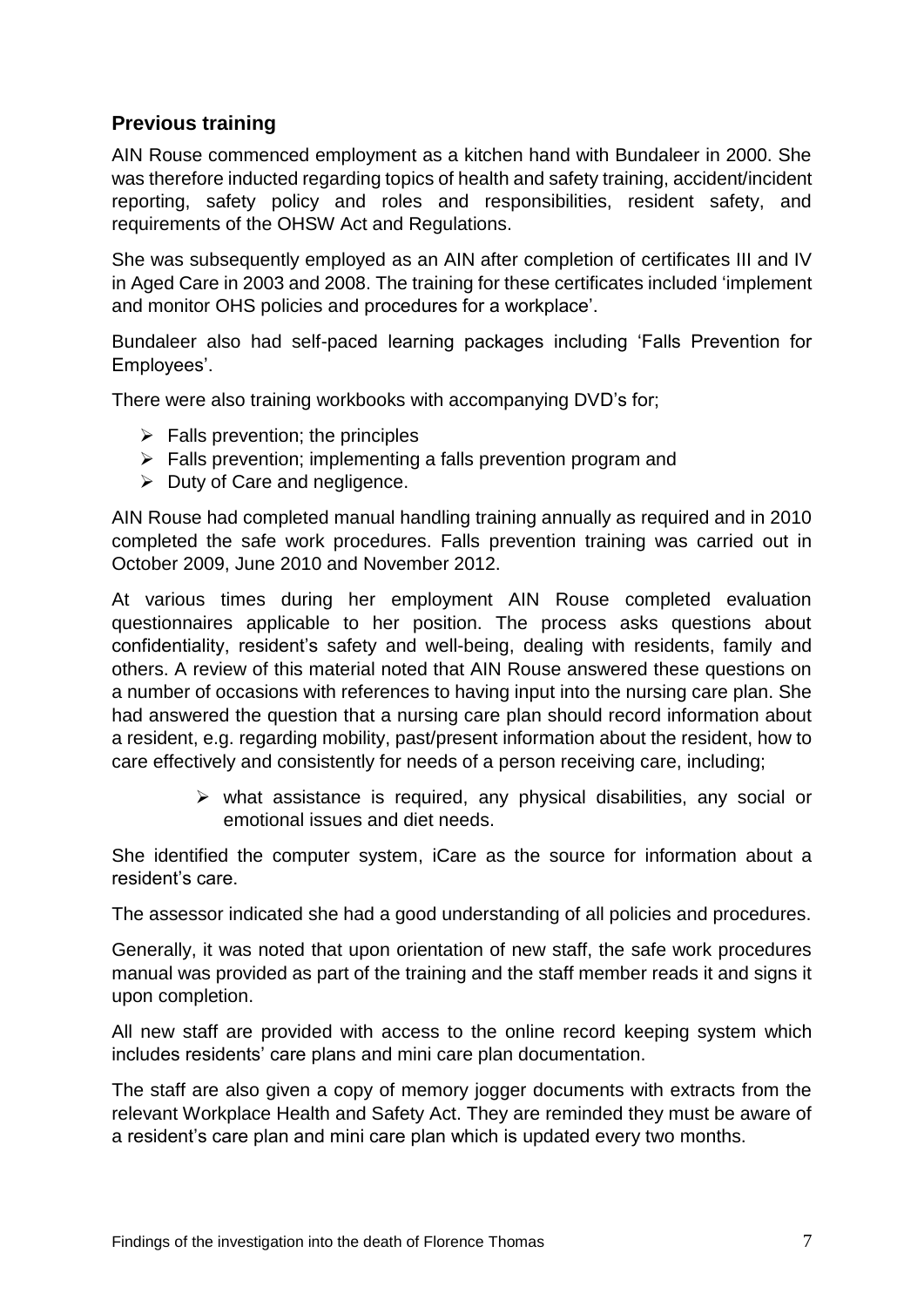## **Responses by Bundaleer Lodge Nursing Home**

Subsequent to Mrs Thomas' death, AIN Rouse completed additional training for Duty of Care and Negligence on 8 September 2012 and Falls Prevention on 2 October 2012. In completing the Falls Prevention training she included reference to the mini care plan and the necessity to read these regularly.

Standard fall prevention strategies had previously been completed on the 22 October 2009. As well, annual manual handling training had been completed and the safe work procedures manual had been completed in 2010.

The next Continuous Improvement Meeting which occurred after Mrs Thomas' death was convened on 8 August 2012. The following actions were documented to occur:

- $\triangleright$  Memory joggers / reminders for all nursing staff
- $\triangleright$  Counselling for staff traumatised by the death of Mrs Thomas
- $\triangleright$  Direct education to staff involved
- $\triangleright$  Staff to view DVD on duty of care and complete worksheet

Restraint and bed rail list reviewed and two extra columns added regarding risk level, and not to be left unattended.

A number of messages were placed on the computer program by way of information/instruction to all staff following Mrs Thomas' death.

On 1 August 2012 the following message was placed –

'please ensure your residents are safe to leave, if you leave them unattended on the toilet. If very drowsy at the time, highly likely a fall will occur. Past history of falls also indicates a high risk. Accidents will happen BUT prevention and careful assessment of risks will reduce injuries to our frail residents. If you are not sure who can be left, read care plan OR ask RN or EEN in charge of shift.'

On 6 August 2012, a message was recorded on iCare for all staff, part of which read-

'It should now be a learning event whereby ALL nursing staff re-read the care plans and not be complacent. Read the sections relevant to the work you do. Read 2-3 each day instead of wasting time when tasks are complete….Keep up-to-date with resident information, read back progress notes since your last shift. No one can possibly tell you everything at handover.'

On 13 August 2012 staff were informed to –

'read restraint information in front of bowel book. It now indicates who is high risk of falls and who is not to be left unattended……. Read care plans a minimum of second monthly after they are updated and read changes on progress notes. They are written to guide best care practice.'

On 10 September 2012 staff were informed that-

'all staff, especially if new to an area, check which residents cannot be left alone on the toilet. If in doubt REMAIN WITH the resident. Use the list in front of each bowel book. This is your duty of care.'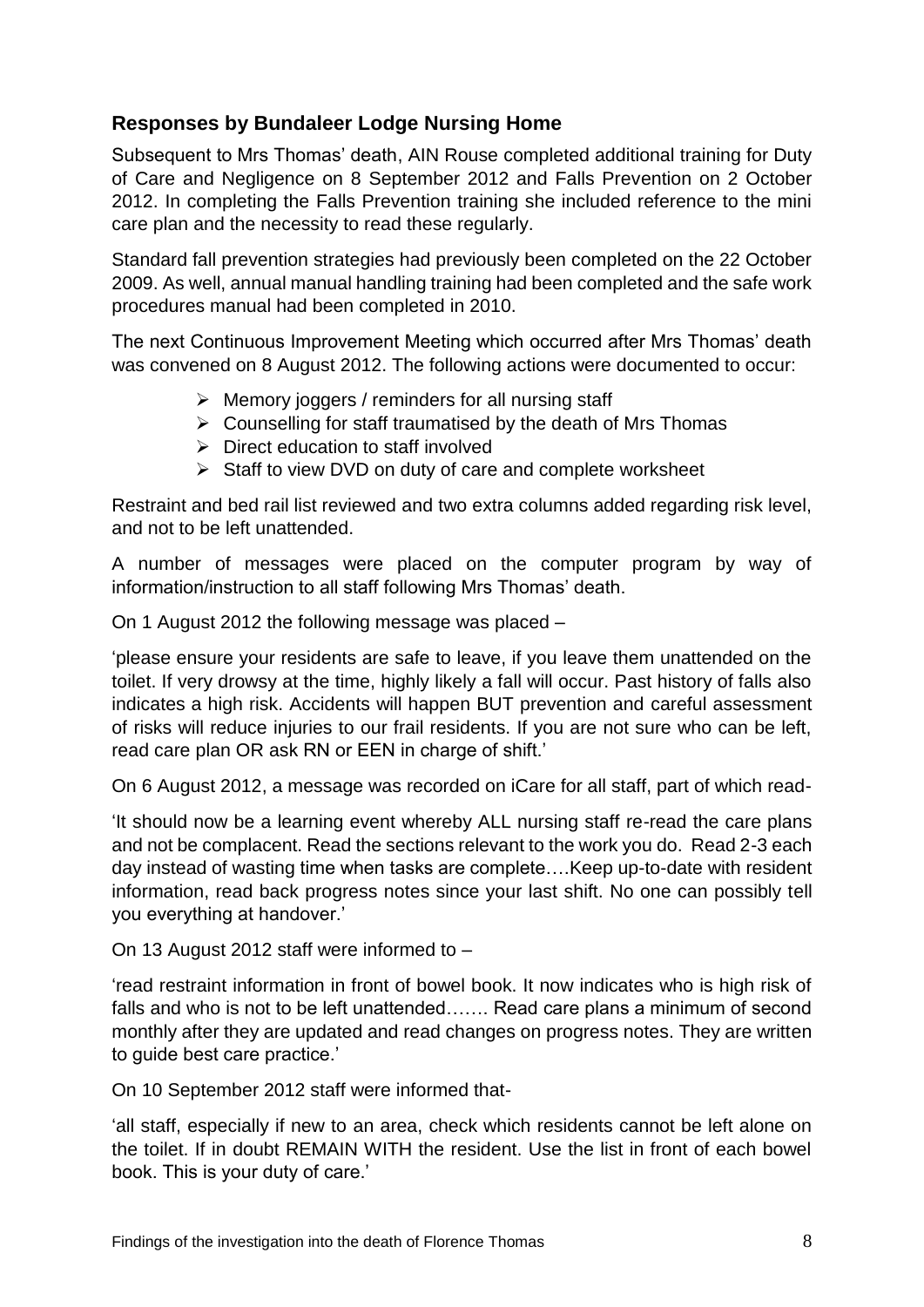On 26 September 2012, staff were informed to-'read care plans and follow directions, e.g., do not leave alone, two assist needed, hoist needed, type of meal/fluids.' This message was repeated on 2 October 2012.

A notice to all staff dated 9 August 2012 was provided which clearly stated that staff should be aware of a resident's care plan and mini care plan which are updated every two months. Staff must attend to the resident as per the care plan in particular relating to staying with the resident.

## **Office of Fair and Safe Work Queensland investigation.**

Their report identified the hazards to be managed in this situation as;

- $\triangleright$  Leaving a person who has a history of falls and
- $\triangleright$  Not complying with direction provided in the care plan.

Staff members involved on the day were interviewed and their responses considered in the context of the identified hazards and Bundaleer Lodges' instructions and policies regarding residents' safety.

The report concluded there was a failure by the staff member to follow Bundaleer Lodge instructions regarding Mrs Thomas' care. This failure placed Mrs Thomas in a position where she was alone and unassisted on the toilet where she fell and sustained injury.

Office of Fair and Safe Work Queensland concluded they would not prosecute Bundaleer Lodge following Mrs Thomas' death. No reasons were provided.

On 24 July 2015, OFSWQ responded to the Office of the State Coroner and advised-

'It was however considered that there was not a broad workplace health and safety issue. While Mrs Florence Thomas was left on the toilet unattended in breach of the extended care plan for her, the nursing home operator had adequate staffing and safety procedures in place. The evidence could not establish the reason for the staff member leaving the resident unattended beyond going to the aid of another resident who had called out.'

## **Conclusion**

When interviewed by OFSWQ Assistant in Nursing Rouse could not really explain how/why she made the decision she did, to respond to another resident calling out while she had sole responsibility for an elderly, frail, high falls risk resident who suffered from dementia sitting on a toilet chair alone in her en-suite.

Perhaps it is because there was really no satisfactory reason that could have been given for such a decision. It was an instinctive response where the assistant in nursing, who was working alone rather than with a partner, was suddenly and unexpectedly faced with a second resident calling out for attention when she was already caring for Mrs Thomas.

The decision to leave Mrs Thomas unattended on the toilet was wrong, against the specific instructions of Bundaleer Lodge recorded on multiple occasions not to do so, and disastrous for Mrs Thomas.